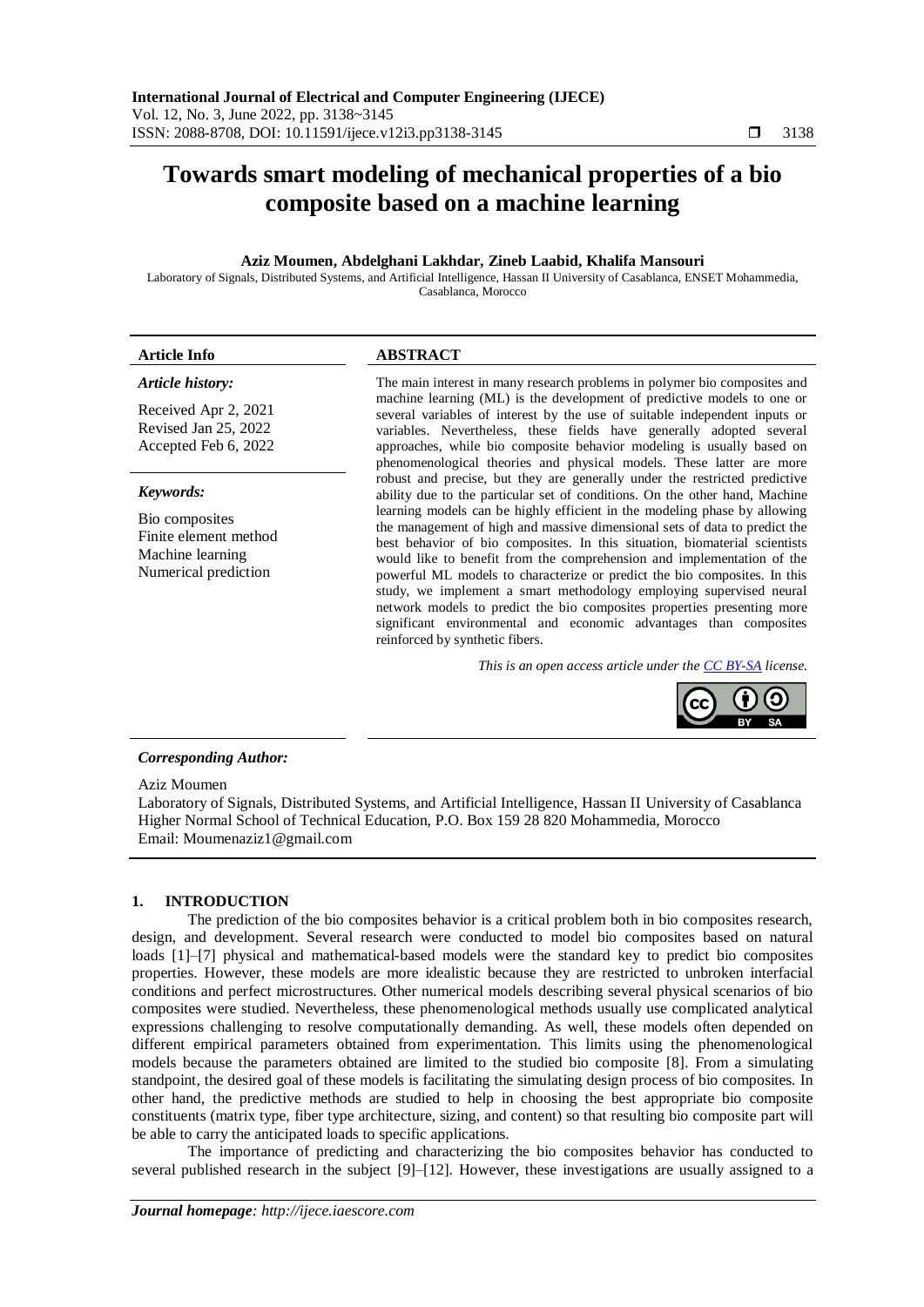specific combination of process parameters, manufacturing process and materials constituent or life conditions. A lot of studies are focused on the optimization of particular manufacturing process by using the effects of process parameters in the behavior of bio composites, with keeping matrix type, fiber type architecture, sizing, and content constant. On the other hand, studying the manufacturing processes effect on the resulting bio composite [13]. Other research focus on life conditions effects, like environmental history and loading, on the studied bio composites behavior [14], [15]. Each of these researches will help to understand and predict a specific bio composite behavior. However, they are not utilized far away a specific application, limiting their wider utility. When modeling a bio composite, researchers generally mention their own tests and experiences and are based on predefined methods in selection, property predictions and materials classification. Practicing engineers would rarely study outside their zone of comfort to experiment new processes or constituents, as the introduction of a new process will imply a rigorous effort of trial and error with a high cost prior to reaching the maturity and profitability process. We can avoid this problem of expensive experiments trial and error during the modeling of bio composites through using the appropriate collective knowledge in bio composite field. The several studies investigating these materials behavior could be manipulated by machine learning to select the suitable manufacturing process and components materials for any particular bio composite application.

Unlike physical methods, during the modeling of bio composites, machine learning (ML) models could be highly efficient as they enable managing large and high dimension of data sets in order to obtain the best desired behavior [16], [17]. Nowadays, these intelligent methods are used to create predictive approach for biomaterial modeling. For example, these techniques are successfully applied to predict some metals properties, like microstructure [18] and plastic behavior [19]. They are also studied for atomistic modeling [20], electronic component [21] and predictions of chemical similarity [22]. In these conditions, biomaterial scientists want to benefit from the comprehension and implementation of some powerful machine learning methods, to characterize or predict the behavior of bio composites. In this study, we will present a systematic methodology to predict the young modulus of polypropylene reinforced with horn powder using supervised ML models.

#### **2. PROPOSED METHOD**

The method proposed for using ML techniques to predict targeted properties of the bio composite includes three phases: i) preparation of data, ii) ML model building, and iii) evaluation. As described previously, each phase is divided to several steps. The main ingredients of the method proposed are illustrated schematically in Figure 1.

#### **2.1. First phase: data preparation**

The first stage includes gathering all data available pertinent to the bio composites behavior. The objective is to assemble an understood data base which can be used to build a predictive machine learning model. As presented in Figure 2, this stage consists itself of 3 steps: data structuring, compilation, and cleaning.



Figure 1. The steps of predicting bio composites behavior with machine learning



#### **2.1.1. Data structuring**

In this stage, it is important to carefully decide process variable and appropriate material relevant influencing the modeled bio composite. For instance, all parameters known or suspected of influencing the rigidity in polymer bio composites need to be used throughout this stage to stop the duplicating process. The relative significance of these parameters, often referred to explanatory variables in ML context by respecting the output behavior could usually be calculated once the machine learning model is constructed. Certainly,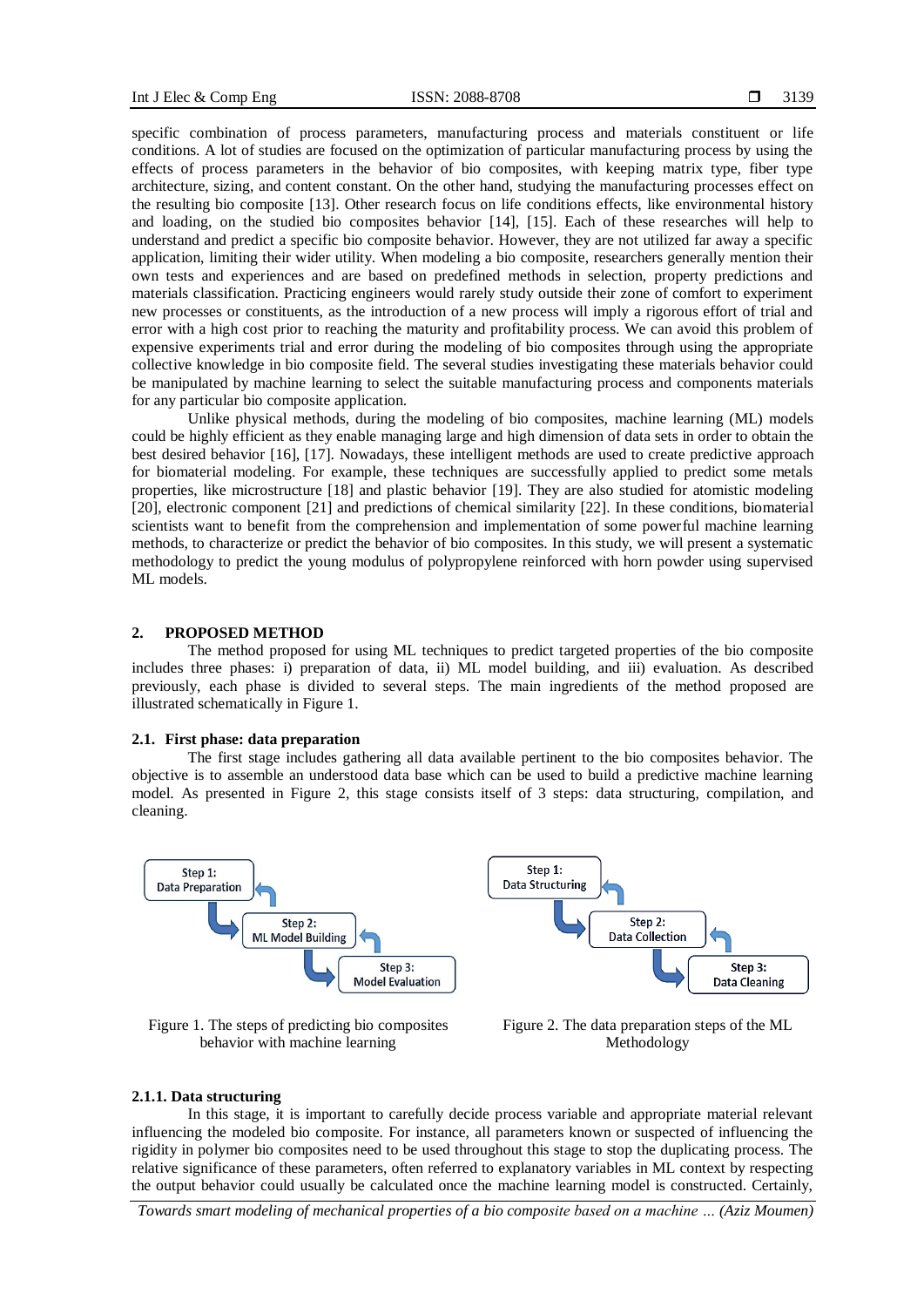natural fibers parameters like the content, type and architecture have to be considered. Likewise, it is important to consider the matrix type, filler, and content of filler in addition to the processing temperature. The processing processes used to produce the polymer bio composites may also influence their behavior and have to be considered. Furthermore, parameters that reflect the conditions of the life span or other essential variables, as they are known to influence the bio composites behavior, component thickness and void content (or a typical dimension) must be considered. Most articles published and sources data will not document all variables considered.

Additional attractive property of a lot of ML methods is the probability of building models with missing values in the constructed database. A distinction of every explanatory variable is needed in most instances. For example, natural fibers architecture could be categorized into hybrid, random, multidirectional, and unidirectional architectures. The type of matrix can be classified into the main resins known and so on. This step is crucial as a careful classification of explanatory variables, and a good-defined distinction for each one of them is necessary for any learning method algorithm to be used successfully.

#### **2.1.2. Data collection**

In this phase, extensive bio composite data relative to the predicted behavior needed to be generated from scientific publications, industrial data technical reports of all phases implied in the method proposed, this phase is the most consuming and tedious time. However, it is the constructed bloc upon which the model is constructed. The ML predictive model accuracy would depend on the diversity and size of the analyzed database. Consequently, an evolving database could be built progressively. In the process, several published materials focusing on the behavior needed to be checked before the data could be retrieved. This phase is ideally performed after structuring data to avoid the duplicating collection data.

### **2.1.3. Data cleaning**

In this stage, to ensure quality of data, the accuracy of all recovered values needs to be evaluated. The accuracy of machine learning predictive models could be immensely harmed by incorrect data. These inaccurate data could occur during recovering data from literature and inserting the data into the database. All inserted values have to be double tested to ensure that no incorrect value was wrongly included in database. In situation of doubt, same author's publisher research has to be evaluated to verify the value reported.

## **2.2. Second phase: building the machine learning model**

Second phase also involves 3 steps as presented in Figure 3. An efficient machine learning method needs to be chosen. After, the trained data have to be selected from the dataset collected in order to apply the chosen ML algorithm for constructing the model. The final step involves constructing a predictive ML model that could imply a relation between a possible explanatory set of variables (as well as independent variables) and a particular property of material (dependent response or variable). The model prediction performance could be evaluated to check the input variable's ability to explain the difference in the targeted bio composite behavior.



Figure 3. The model building steps of the ML methodology

# **2.2.1. Machine learning method selection**

A wide variety of sophisticated learning algorithms are accessible, using neural networks, decision trees, Bayesian networks, and among others. This step implies a careful choice of the most supervised appropriate technique for simulating the predicted behavior. For example, in case of missed values. The random-forests algorithm could be chosen as it deals well with ignored values and mixed data. Other forms of the database compiled have to be taken in consideration like the nonlinearity handling and robustness to outliers.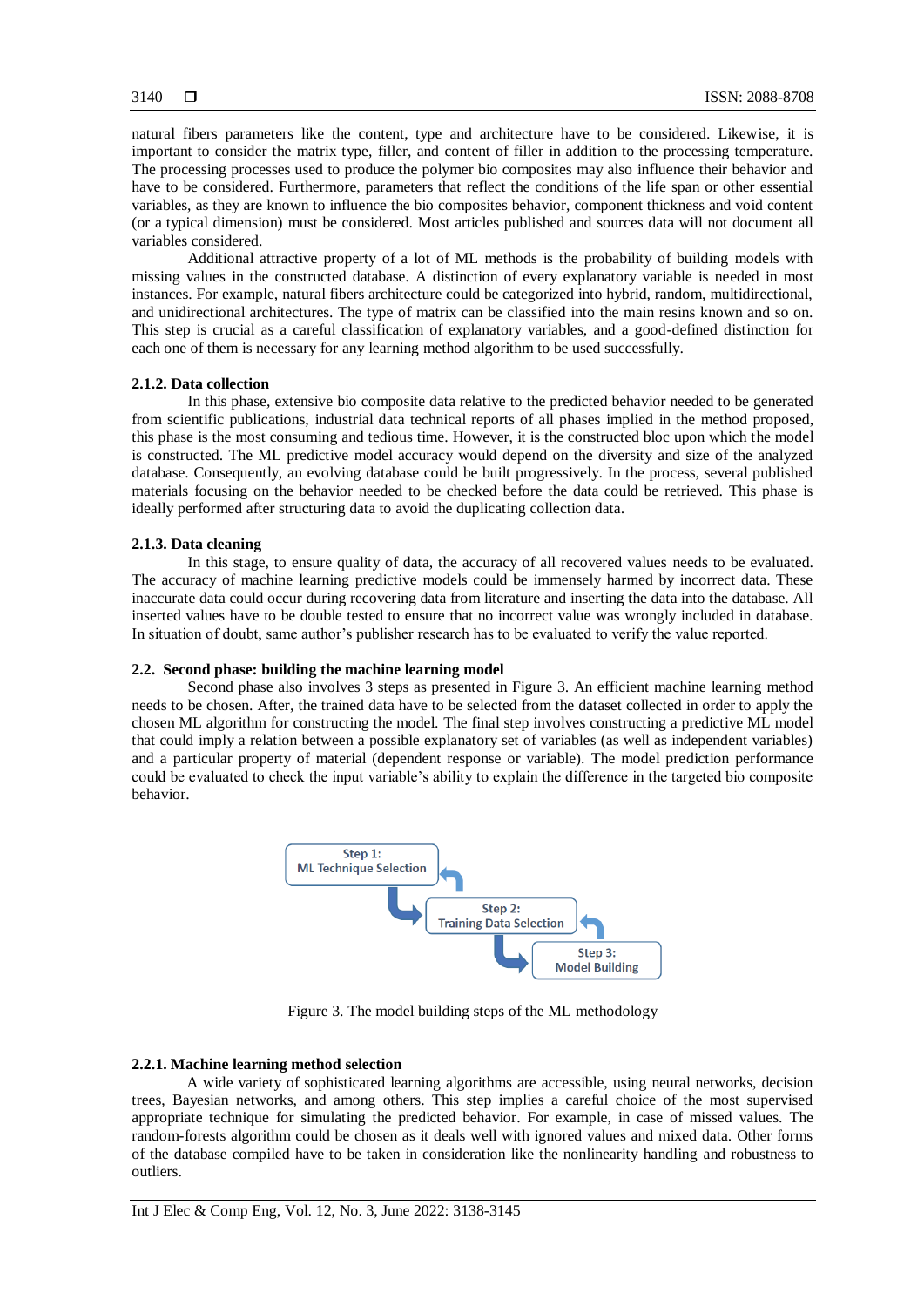## **2.2.2. Training selection data**

In order to determine the predictive ability of the ML algorithm chosen, the processed dataset requires being separate into 2 subsets: i) a trained dataset containing most of the data collected and ii) remaining data, called unknown or validation data. The training data size have to be a balance between how training the model, and how evaluating its predictive ability. The chosen ML algorithm would be used to the trained data to construct a predictive model explaining the analyzed bio composite behavior variations based on a large variety of process and material variables (explanatory or independent variables).

### **2.2.3. Model building**

In this phase, the chosen algorithm is now run on the trained data. The obtained predictive model will provide a correlation between the bio composite properties and the explanatory variables with a quantitative predictive precision. Several algorithms may determine each independent variables contribution the interpretation of the response variability in the resulted predictive model.

#### **2.3. Model evaluation**

Phase 3's objective is the predictive performance evaluation of the model. Consequently, the ML predictive performance model requires to be checked using the ignored data, also related to as data test. The chosen algorithm has to be used for predicting the unseen dataset response, and the responses predicted have to be compared to the actual responses. The accuracy obtained can be a best indicator of the bio composites behavior predictive model to be designed.

Another important characteristic of most ML method is their capacity to discern the explanatory variables effect on the behavior predicted. Explanatory variables can therefore be categorized to their effect on the targeted bio composite behavior. This could be more helpful when extending the database by trying to redefine the explanatory variables to be collected in the first phase.

#### **3. RESULTS AND DISCUSSION**

# **3.1. Predicting Young modulus of polypropylene reinforced by horn fibers with the finite element method**

In order to test the performance of the machine learning model constructed, we used the finite element method widely known by its efficiency in determining the properties of complex structures but with a large time of computing [20]–[25]. The number of elements and nodes is respectively 170,152 and 290,352. The Figures 4 and 5 show respectively the geometry created and the mesh obtained by the FEM [24]–[28].





Figure 4. Geometry created for the bio composite Figure 5. Mesh obtained for the bio composite

# **3.2. Predicting the Young modulus of polypropylene reinforced by horn fibers with machine learning model**

Using the analyzed methodology, we studied the predicted Young modulus of polypropylene reinforced by horn fibers. The Figure 6 presents the machine learning model. The Tables 1 and 2 present the machine learning algorithms and progress parameters. The evaluation of machine learning neural network performance could be performed by two indicators. They are the correlation-coefficient (R) and mean squareerror (MSE). Figures 7, 8, and 9 present the MSE, training network and correlation-coefficient at 6 epochs. The more R value is nearest to 1 and the more the MSE is smaller, the better NN is efficient. Smaller value of MSE (0.827) is determined for the bio composite Young modulus prediction (1229.0963 MPa) in comparison with the finite element method (1229.2 MPa). The best performance is also observed in terms of the correlation-coefficient, with an R closest to 0.99999 for training and validation and 0.97503 for test which validate the performance of the machine learning neural network model selected.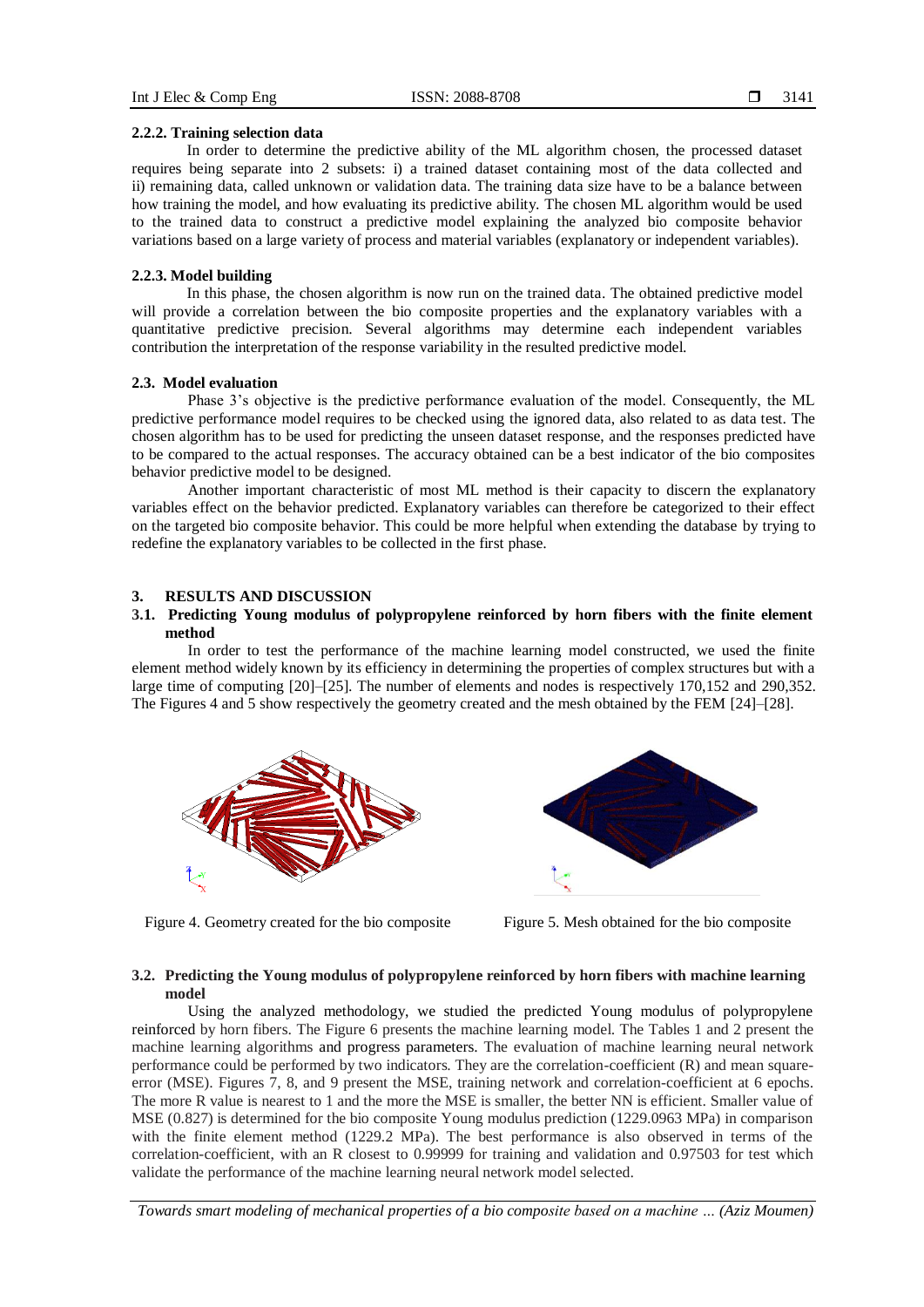

Figure 6. Machine learning model

|  | Table 1. Machine learning algorithms parameters |  |  |  |
|--|-------------------------------------------------|--|--|--|
|--|-------------------------------------------------|--|--|--|

| Parameters              | Type                |  |
|-------------------------|---------------------|--|
| Data division algorithm | Random              |  |
| Training algorithm      | Levenberg-Marquardt |  |
| Performance algorithm   | Mean-Squared Error  |  |
| Calculation's algorithm | MEX                 |  |



Figure 7. Machine learning model



Figure 8. Machine learning training state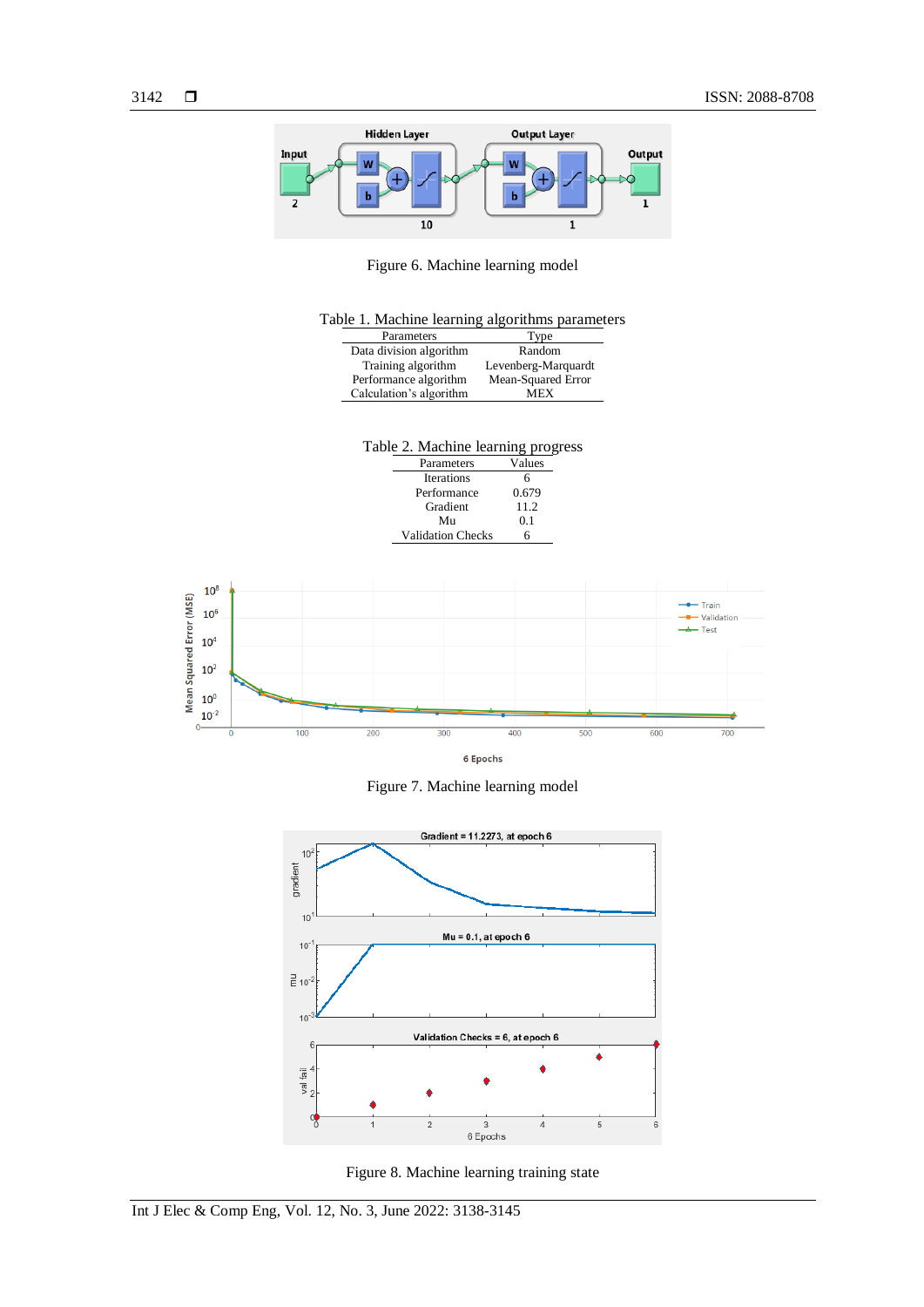

Figure 9. Machine learning correlation coefficient

## **4. CONCLUSION**

A general methodology is studied for predicting the bio composites behavior by using supervised ML models. The machine learning method will predict particular bio composite properties by taking into account their manufacturing processes constituents, expected life span and process parameters. The chosen methodology, based on the application of ML methods to the all knowledge in the bio composite materials field, implies three stages. First, a database is compiled from technical reports, industrial data, and research articles. Second, the best appropriate supervised statistical learning is utilized to construct a predictive method that explains the investigated behavior based on a best process variables and selected material. Third, the built model predictive performance is assessed, and the used explanatory variables importance is evaluated. This anticipated approach offers the efficiency to significantly get better the design process for bio composite materials. It will improve the trial-error iterations by the refinement of the primary selection of bio composite manufacturing process parameters and constituents for any particular application. In this paper, we studied the mechanical behavior of polypropylene reinforced by horn fibers. It will be attractive to study the thermo mechanical behavior and perform other tests on this bio composite like aging and fatigue tests. Additional bio loads of plant or animal source can be analyzed for the reinforcement of this polymer using digital modeling and experimental tests.

#### **REFERENCES**

- [1] C. Zarna, M. T. Opedal, A. T. Echtermeyer, and G. Chinga-Carrasco, "Reinforcement ability of lignocellulosic components in biocomposites and their 3D printed applications – a review," *Composites Part C: Open Access*, vol. 6, Oct. 2021, Art. no. 100171, doi: 10.1016/j.jcomc.2021.100171.
- [2] A. Moumen, Z. Laabid, A. Lakhdar, and K. Mansouri, "Prediction of the mechanical properties of polypropylene reinforced with snail shell powder with a deep neural network model and the finite element method," *IOP Conference Series: Materials Science and Engineering*, vol. 1126, no. 1, Mar. 2021, Art. no. 12009, doi: 10.1088/1757-899X/1126/1/012009.
- [3] R. A. Kurien, A. Biju, K. A. Raj, A. Chacko, B. Joseph, and C. P. Koshy, "Chicken feather fiber reinforced composites for sustainable applications," Nov. 2021, doi: 10.1016/j.matpr.2021.10.400.
- [4] S. Gaidukovs *et al.*, "Understanding the impact of microcrystalline cellulose modification on durability and biodegradation of highly loaded biocomposites for woody like materials applications," *Journal of Polymers and the Environment*, pp. 1–16, Sep. 2021, doi: 10.1007/s10924-021-02291-3.
- [5] S. Mahmud, K. M. F. Hasan, M. A. Jahid, K. Mohiuddin, R. Zhang, and J. Zhu, "Comprehensive review on plant fiber-reinforced polymeric biocomposites," *Journal of Materials Science*, vol. 56, no. 12, pp. 7231–7264, Apr. 2021, doi: 10.1007/s10853-021- 05774-9.
- [6] P. Cheng *et al.*, "Interfacial and mechanical properties of continuous ramie fiber reinforced biocomposites fabricated by in-situ impregnated 3D printing," *Industrial Crops and Products*, vol. 170, Oct. 2021, Art. no. 113760,doi: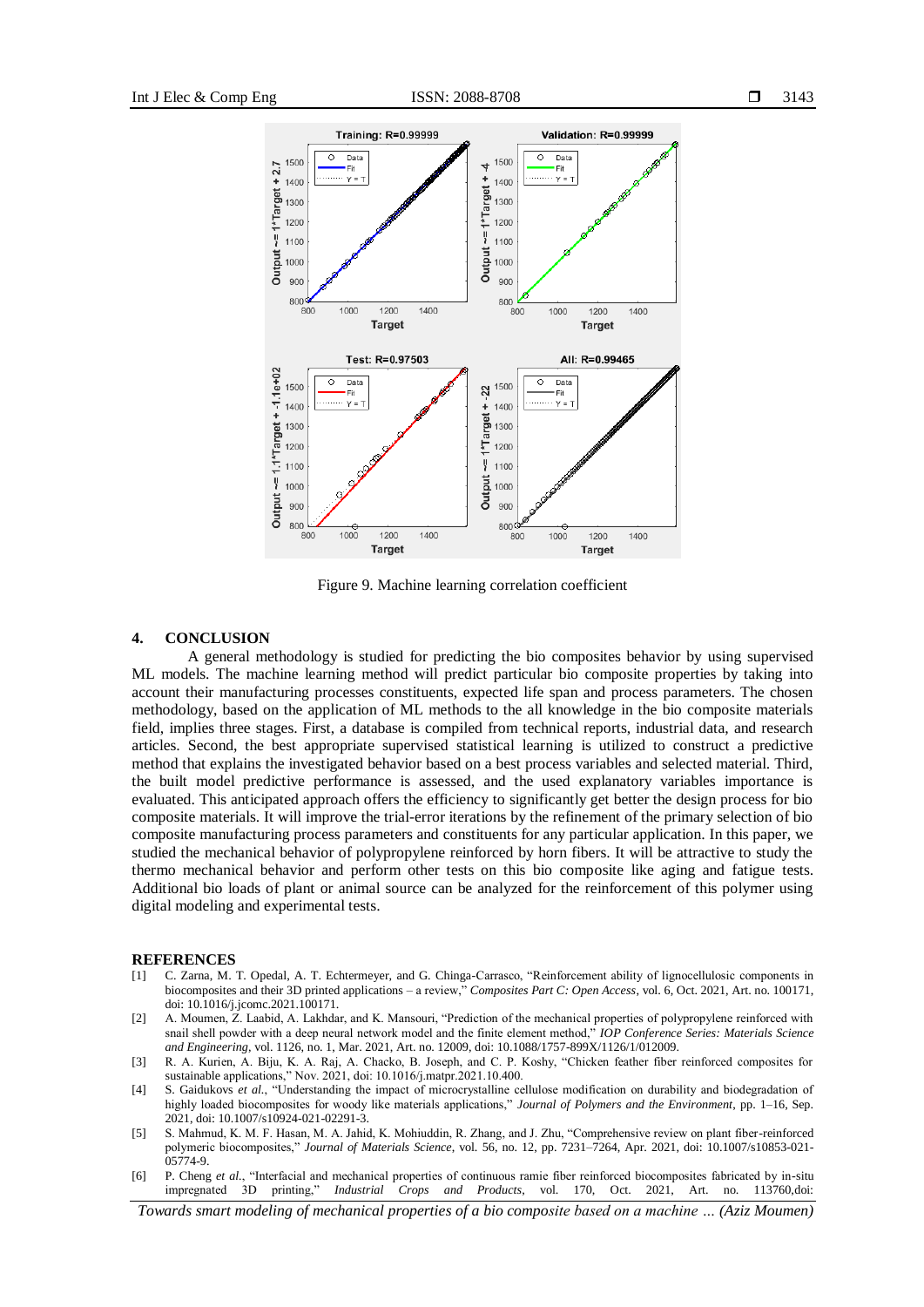10.1016/j.indcrop.2021.113760.

- [7] A. Pudełko, P. Postawa, T. Stachowiak, K. Malińska, and D. Dróżdż, "Waste derived biochar as an alternative filler in biocomposites - mechanical, thermal and morphological properties of biochar added biocomposites," *Journal of Cleaner Production*, vol. 278, Jan. 2021, Art. no. 123850, doi: 10.1016/j.jclepro.2020.123850.
- [8] G. E. Guloglu, Y. K. Hamidi, and M. C. Altan, "Fast recovery of non-fickian moisture absorption parameters for polymers and polymer composites," *Polymer Engineering & Science*, vol. 57, no. 9, pp. 921–931, Sep. 2017, doi: 10.1002/pen.24469.
- [9] M. Gallardo‐Cervantes *et al.*, "Biodegradability and improved mechanical performance of polyhydroxyalkanoates/agave fiber biocomposites compatibilized by different strategies," *Journal of Applied Polymer Science*, vol. 138, no. 15, Apr. 2021, Art. no. 50182, doi: 10.1002/app.50182.
- [10] P. Boonsuk *et al.*, "Structure-properties relationships in alkaline treated rice husk reinforced thermoplastic cassava starch biocomposites," *International Journal of Biological Macromolecules*, vol. 167, pp. 130–140, Jan. 2021, doi: 10.1016/j.ijbiomac.2020.11.157.
- [11] S. Cai *et al.*, "Structure and moisture effect on the mechanical behavior of a natural biocomposite, buffalo horn sheath," *Composites Communications*, vol. 26, Aug. 2021, Art. no. 100748, doi: 10.1016/j.coco.2021.100748.
- [12] T. Alpár, K. M. F. Hasan, and P. G. Horváth, "Introduction to biomass and biocomposites," in *Value-Added Biocomposites*, Boca Raton: CRC Press, 2021, pp. 1–33.
- [13] M. A. Yalcinkaya, E. M. Sozer, and M. C. Altan, "Fabrication of high quality composite laminates by pressurized and heated-VARTM," *Composites Part A: Applied Science and Manufacturing*, vol. 102, pp. 336–346, Nov. 2017, doi: 10.1016/j.compositesa.2017.08.017.
- [14] L. Aktas, Y. K. Hamidi, and M. C. Altan, "Combined edge and anisotropy effects on fickian mass diffusion in polymer composites," *Journal of Engineering Materials and Technology*, vol. 126, no. 4, pp. 427–435, Oct. 2004, doi: 10.1115/1.1789959.
- [15] Y. K. Hamidi, L. Aktas, and M. C. Altan, "Thermal history effects on moisture absorption of fiber-reinforced polymer composites," in *AIP Conference Proceedings*, 2017, doi: 10.1063/1.5016699.
- [16] L. Breiman, "Random forests," *Machine Learning*, vol. 45, no. 1, pp. 5–23, 2001, doi: 10.1023/A:1010950718922.
- [17] A. Berrado and G. C. Runger, "Using metarules to organize and group discovered association rules," *Data Mining and Knowledge Discovery*, vol. 14, no. 3, pp. 409–431, Apr. 2007, doi: 10.1007/s10618-006-0062-6.
- [18] M. A. Bessa *et al.*, "A framework for data-driven analysis of materials under uncertainty: Countering the curse of dimensionality," *Computer Methods in Applied Mechanics and Engineering*, vol. 320, pp. 633–667, Jun. 2017, doi: 10.1016/j.cma.2017.03.037.
- [19] D. Versino, A. Tonda, and C. A. Bronkhorst, "Data driven modeling of plastic deformation," *Computer Methods in Applied Mechanics and Engineering*, vol. 318, pp. 981–1004, May 2017, doi: 10.1016/j.cma.2017.02.016.
- [20] V. Botu, R. Batra, J. Chapman, and R. Ramprasad, "Machine learning force fields: construction, validation, and outlook," *The Journal of Physical Chemistry C*, vol. 121, no. 1, pp. 511–522, Jan. 2017, doi: 10.1021/acs.jpcc.6b10908.
- [21] L. M. Ghiringhelli, J. Vybiral, S. V Levchenko, C. Draxl, and M. Scheffler, "Big data of materials science: critical role of the descriptor," *Physical Review Letters*, vol. 114, no. 10, Mar. 2015, Art. no. 105503, doi: 10.1103/PhysRevLett.114.105503.
- [22] G. Pilania, C. Wang, X. Jiang, S. Rajasekaran, and R. Ramprasad, "Accelerating materials property predictions using machine learning," *Scientific Reports*, vol. 3, no. 1, Dec. 2013, Art. no. 2810, doi: 10.1038/srep02810.
- [23] A. Moumen, A. Lakhdar, and K. Mansouri, "Numerical study of the mechanical behavior of polyamide 66 reinforced by argan nut shell particles with the finite element method and the mori-tanaka model," *International Journal of Advanced Trends in Computer Science and Engineering*, vol. 9, no. 5, pp. 7723–7730, Oct. 2020, doi: 10.30534/ijatcse/2020/115952020.
- [24] M. K. Hadi, "Utilization of the finite element method for the calculation and examination of underground power cable ampacity," *International Journal of Applied Power Engineering (IJAPE)*, vol. 8, no. 3, pp. 257–264, Dec. 2019, doi: 10.11591/ijape.v8.i3.pp257-264.
- [25] P. Sattayasoonthorn, J. Suthakorn, and S. Chamnanvej, "Sensitivity and packaging improvement of an LCP pressure sensor for intracranial pressure measurement via FEM simulation," *International Journal of Electrical and Computer Engineering (IJECE)*, vol. 9, no. 5, pp. 4044–4052, Oct. 2019, doi: 10.11591/ijece.v9i5.pp4044-4052.
- [26] R. Chehda, N. Benouzza, A. Bendiabdellah, and N. K. Belghitri, "A combined variable reluctance network-finite element VR machine modeling for stator inter-turn short-circuit diagnosis," *International Journal of Electrical and Computer Engineering (IJECE)*, vol. 10, no. 1, pp. 105–116, Feb. 2020, doi: 10.11591/ijece.v10i1.pp105-116.
- [27] G. Dai, J. Xu, S. Li, X. Li, G. Shi, and W. Shi, "Finite element analysis on permeability of cut-off wall for landfill," *IAES International Journal of Robotics and Automation (IJRA)*, vol. 10, no. 1, pp. 59, Mar. 2021, doi: 10.11591/ijra.v10i1.pp59-67.
- [28] B. R. B., G. Prabhu, R. S. Ve, R. Poojary, and S. M. Sundaram, "Investigation of deformation of the cornea during tonometry using FEM," *International Journal of Electrical and Computer Engineering (IJECE)*, vol. 10, no. 6, pp. 5631–5641, Dec. 2020, doi: 10.11591/ijece.v10i6.pp5631-5641.

### **BIOGRAPHIES OF AUTHORS**



Aziz Moumen **D N** sc **P** was born in Inezgane in 1987. He is a Ph.D. at the University Hassan II Casablanca, ENSET Institute since 2021. He has the expertise in modeling the mechanical properties of the biomaterials classified as eco composites and obtained by natural bio loading. His focus is based on contributing to solve the demands of production companies in terms of continuous improvement of industrial materials. He can be contacted at email: Moumenaziz1@gmail.com.